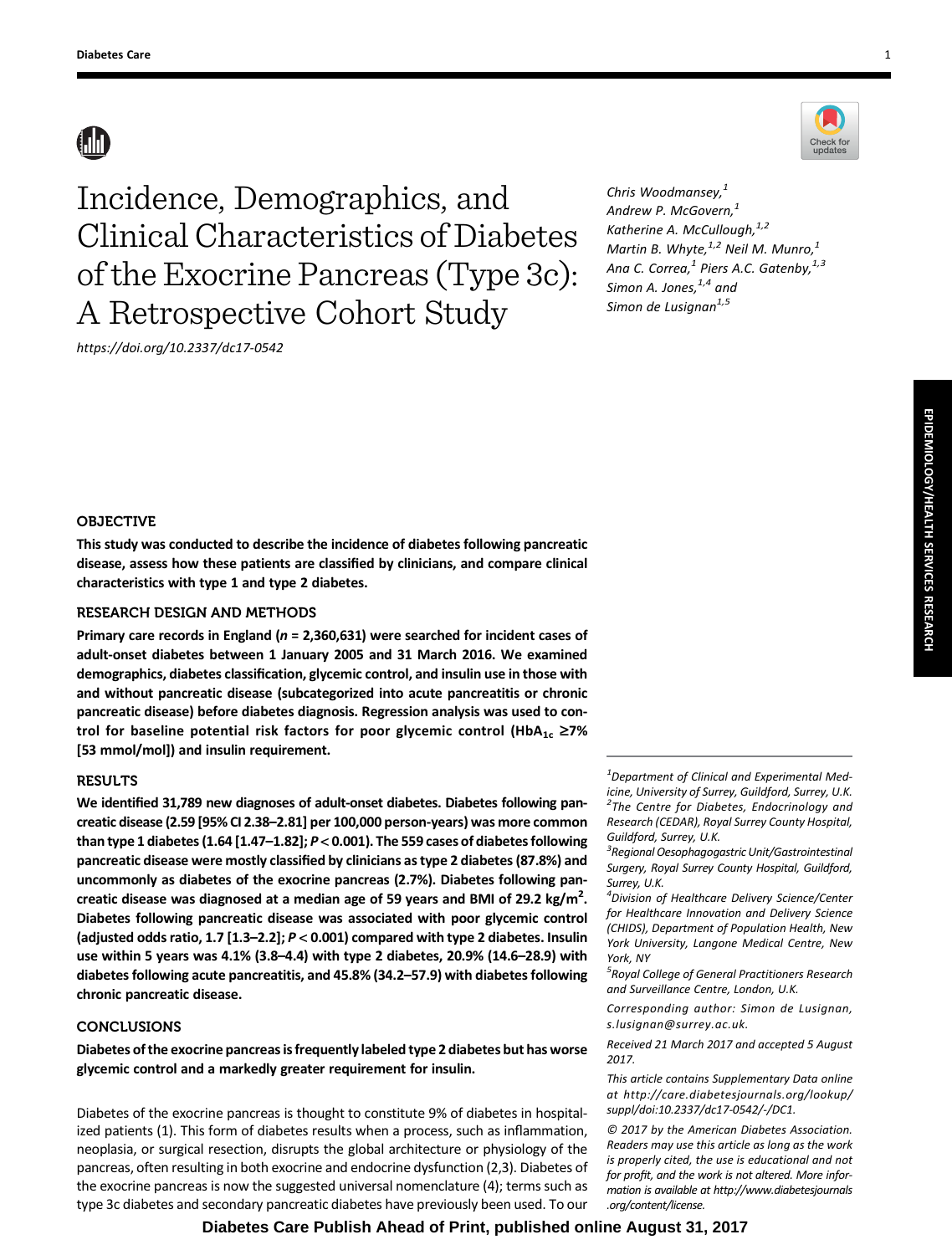knowledge, preceding pancreatic disease has never been systematically identified in a cohort of people with diabetes in primary care, and thus, the comparative incidence and clinical characteristics of diabetes of the exocrine pancreas remain uncertain.

Recognizing the role of pancreatic damage in the development of a patient's diabetes is vital to inform appropriate management plans. In diabetes of the exocrine pancreas, the production of insulin is usually reduced. This is caused by b-cell dysfunction following pancreatic inflammation or by absolute  $\beta$ -cell loss (5,6). In addition, pancreatic polypeptide upregulates insulin receptor expression in the liver, and its loss can lead to hepatic insulin resistance (7), an important physiological difference between diabetes of the exocrine pancreas and type 1 diabetes. Glucagon production from pancreatic  $\alpha$ -cells is also diminished, which may explain the episodes of severe hypoglycemia that are reported in some patients (8,9). Failure to recognize this altered physiology may result in suboptimal treatment. Newer incretin-based agents, such as glucagon-like peptide 1 receptor agonists ("incretins") and dipeptidyl peptidase 4 inhibitors ("gliptins"), would usually be considered contraindicated because of the presence of pancreatic damage (10). Insulinopenic patients with diabetes of the exocrine pancreas could be unfairly labeled as poorly compliant if they are misclassified as type 2 diabetes and show resistance to oral antihyperglycemic agents. Malabsorption secondary to pancreatic exocrine dysfunction is common, and pancreatic enzyme and vitamin D replacement is required to prevent malnutrition and osteoporotic bone disease (11–13).

Few studies have investigated how the distinct pathophysiology of diabetes of the exocrine pancreas manifests clinically. Limited evidence on the likelihood of significant hyperglycemia in diabetes of the exocrine pancreas makes deciding when to escalate antihyperglycemic therapy difficult. Retinopathy screening of patients with diabetes following chronic pancreatitis has suggested that when poor glycemic control is present in diabetes of the exocrine pancreas, the risk of microvascular disease is as high as with type 1 diabetes (14).

It has been suggested that 40% of hospital inpatients with diabetes of the

exocrine pancreas are misdiagnosed as type 2 diabetes (1). Whether all diabetes that occurs following pancreatic disease should be considered diabetes of the exocrine pancreas is not clear, and there are currently no validated diagnostic criteria for diabetes of the exocrine pancreas. b-Cell failure does occur in adults with type 2 diabetes, but usually after a period of sustained insulin resistance (15), and only 1.7% of people with newly diagnosed type 2 diabetes required insulin as a first line therapy in a recent large U.K. retrospective cohort (16). If insulin is commonly required early in the course of diabetes in adults with prior pancreatic disease, it would imply that type 2 diabetes is not the usual explanation for diabetes in this patient group.

There is scarce evidence on how the clinical characteristics of diabetes following acute pancreatitis compare with those of diabetes following chronic pancreatic disease. Hypothetically, acute pancreatitis may have a lower propensity toward diabetes if an attack results in less significant organ damage than occurs with chronic pancreatic disease. However, a recent systematic review of cohorts of patients with acute pancreatitis found a prevalence of diabetes of 23%, and that 27 of 108 patients with diabetes following severe acute pancreatitis were using insulin if monitored beyond 5 years (17). Furthermore, a study of the prevalence of diabetes following pancreatitis or pancreatic cancer in New Zealand identified the largest cohort of cases of diabetes of the exocrine pancreas described in the literature thus far and found acute pancreatitis was the most frequent preceding disease (18). Comparison of diabetes following acute pancreatitis with both diabetes following chronic pancreatic disease and diabetes in the absence of preceding pancreatic disease would help confirm that diabetes of the exocrine pancreas routinely follows acute pancreatitis and ascertain to what extent diabetes of the exocrine pancreas is a homogenous group.

We aimed to describe the incidence of diabetes following pancreatic disease in the general population and to assess whether this patient group is more commonly classified by doctors as type 1 diabetes, as type 2 diabetes, or as diabetes of the exocrine pancreas. We also assessed whether the clinical course of diabetes following pancreatic disease differs from type 1 diabetes and type 2

diabetes by comparing trends in glycemic control and insulin use over time.

# RESEARCH DESIGN AND METHODS Study Design

We identified new diagnoses (incident cases) of diabetes and then performed a retrospective cohort study comparing those with preceding pancreatic disease to those without. Our comparative groups were adults with a new diagnosis of A) type 1 diabetes with no prior pancreatic disease, B) type 2 diabetes with no prior pancreatic disease, and C) diabetes following pancreatic disease, which we subdivided into i) diabetes following acute pancreatitis and ii) diabetes following chronic pancreatic disease. We report the baseline characteristics and population incidence for each group along with the diabetes classification, assigned by treating physicians, of those with diabetes following pancreatic disease. Clinical outcome measures were glycemic control and insulin use.

### Setting and Data Source

We searched routinely collected electronic records from patients in England who were registered at primary care practices participating in the Royal College of General Practitioners Research and Surveillance Centre (RCGP RSC) (19). The study period was 1 January 2005 to 31 March 2016, inclusive.

The RCGP RSC extracts data once weekly from the primary care records of more than 2 million patients. All patients in the U.K. are registered with a primary care practice and have a unique National Health Service number that prevents "double-counting" in research. U.K. primary care is fully computerized. Consultations with secondary care specialists (in the large majority via the public National Health Service, but on occasion in the private sector) occurs by referral from the primary care doctor, and the specialist will write back to the primary care doctor with the findings of each consultation. The events of any acute hospital admissions are also fed back to patients' primary care practices. This information is then coded into the patient's primary care record. Data in U.K. primary care systems are encoded using Read codes. Read codes can be considered as equivalent to ICD codes but provide a more comprehensive coding system that allows the recording of diagnoses, problems, clinical findings, and treatments (20). The RCGP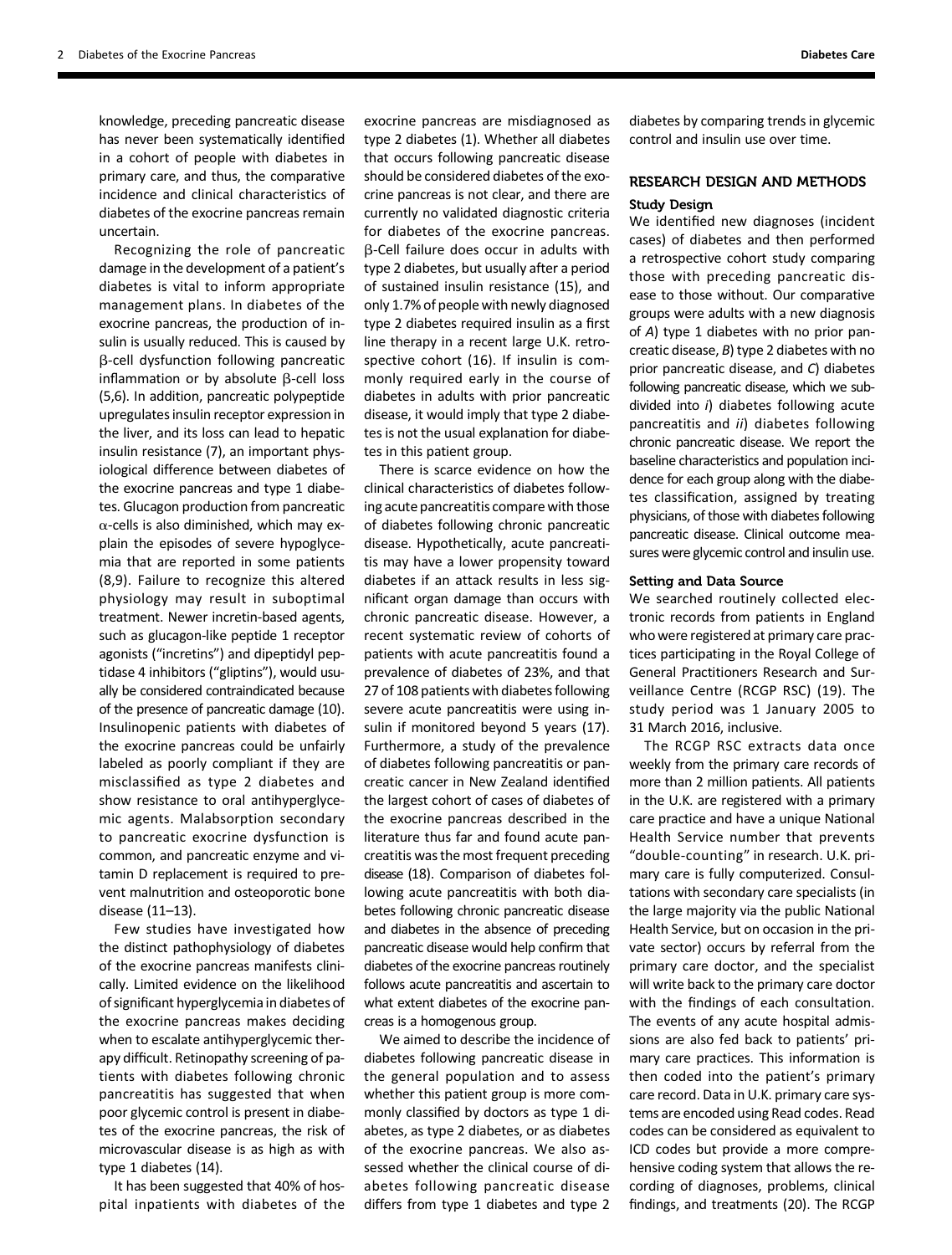RSC was initially established in 1964 for surveillance of influenza and respiratory infections (21) but has since expanded its scope to allow more detailed research.

# Participants and Study Groups

We used Read codes to identify adults with diabetes. Adulthood was defined as age 18 years or older in accordance with national U.K. diabetes guidelines (22,23). We excluded all those whose diagnosis of diabetes preceded our study period (Read code of diagnosis before the study period, oral antihyperglycemic medication or insulin use before the study period, first diabetes Read code less than 1 year after registration at a practice). We excluded from our primary analysis those who had a conflicted coding of both type 1 and type 2 diabetes but no history of pancreatic disease but reanalyzed them as part of a secondary sensitivity analysis.

Pancreatic Disease We also used Read codes to identify all those with a diagnosis of pancreatic disease preceding their diagnosis of diabetes. This group was subdivided into those with a history of acute pancreatitis only and those with any history of chronic pancreatic disease. The chronic conditions we identified were chronic pancreatitis, pancreatic cancer, hemochromatosis, cystic fibrosis, and surgical pancreatic resection. We included single and repeated episodes of acute pancreatitis in the acute pancreatitis group. However, a patient who was ever diagnosed with a chronic pancreatic condition before developing diabetes was included in the chronic pancreatic disease group and excluded from the acute pancreatitis group.

## Baseline Characteristics and Outcome Measures

The baseline characteristics of age, sex, ethnicity, index of multiple deprivation score, smoking status, and BMI were extracted from the time of diagnosis of diabetes. These baseline characteristics were later adjusted for as possible confounders of glycemic control and insulin use (for which we also adjusted for  $HbA_{1c}$  at diagnosis) in the statistical models as described below.

# Classification of Diabetes Following

Pancreatic Disease We examined whether those with diabetes following pancreatic disease were coded by their treating physicians as type 1 diabetes,

type 2 diabetes, or diabetes of the exocrine pancreas. Any coding containing any possible synonymous term such as "secondary pancreatic diabetes mellitus" or "secondary diabetes mellitus" we defined as consistent with a diagnosis of diabetes of the exocrine pancreas.

 $\overline{\mathsf{w}}$  control Control HbA<sub>1c</sub> values at diagnosis, at 1 year, and at 5 years for each group. We used a 12-month window of 6 months before to 6 months after the 1-year and 5-year times, during which if a measurement of  $HbA_{1c}$  was made, we extracted it for analysis. We used the  $HbA_{1c}$  value closest to the desired time point when more than one value was measured in the window. We determined the number with poor glycemic control at 1 year and at 5 years. We defined poor glycemic control as  $HbA_{1c} \ge 7\%$  (53 mmol/mol), according to the generic target of the American Diabetes Association and the European Association for the Study of Diabetes hyperglycemia guidelines (24). We calculated the likelihood of poor glycemic control at both 1 and 5 years for diabetes following pancreatic disease and for type 1 diabetes, with type 2 diabetes as the reference group.

We assessed the number of patients who started insulin within 1 year and within 5 years of diabetes diagnosis and the proportion of those with sufficient follow-up who had started insulin at each time point. We calculated the likelihood of progression to insulin therapy for diabetes following pancreatic disease at both 1 and 5 years, with type 2 diabetes as the reference group.

### Statistical Methods

We calculated incidence rates as the number of new diagnoses per the total study group person-years. We used the Pearson  $\chi^2$  test with Yates correction for continuity to test for significant differences between incidence rates, the proportion of people taking insulin, and the proportion of people with poor glycemic control (25). We created logistic regression models for odds of poor glycemic control at 1 year and at 5 years (26). To analyze time to insulin use, we produced Kaplan-Meier curves comparing type 2 diabetes without preceding pancreatic disease, diabetes following acute pancreatitis, and diabetes following chronic pancreatic disease (27). We initially created Cox proportional hazards models to assess the hazard of progression to insulin; however, these failed proportional hazards testing (28,29). We therefore created logistic regression models for odds of progression to insulin at 1 year and 5 years. For all the statistical models we report unadjusted odds ratios and odds ratios after adjustment for baseline characteristics. Our null hypothesis for all statistical tests was that there was no difference between the compared groups, and we set a confidence level of 95% such that a  $P$  value of  $<$ 0.05 would lead us to reject our null hypothesis. All statistical testing was performed using R 3.2.5 statistical software.

## RESULTS

We identified 31,789 new diagnoses (incident cases) of adult-onset diabetes with a median follow-up time of 4.5 years (interquartile range [IQR] 2.0–7.4) from the date of diabetes diagnosis (Fig. 1); of these, 559 cases were of diabetes following pancreatic disease. We subdivided this group into 361 cases of diabetes following acute pancreatitis and 198 cases of diabetes following chronic pancreatic disease.

### Incidence

The incidence of adult-onset diabetes following pancreatic disease was higher than the incidence of adult-onset type 1 diabetes (2.59 [95% CI 2.38–2.81] per 100,000 person-years vs. 1.64 [1.47–1.82] per 100,000 person-years;  $P < 0.001$ ) in our population. Adult-onset type 2 diabetes had the highest incidence (142.89 [41.31–144.50] per 100,000 personyears). The proportion of diabetes following pancreatic disease among adult-onset diabetes was 1.8% compared with a proportion of 1.1% for type 1 diabetes.

### **Demographics**

Diabetes following pancreatic disease was diagnosed at a median age of 59 years (IQR 49–70) in patients with a median BMI of 29.2 kg/m<sup>2</sup> (IQR 25.7-34.3). Full characteristics for each of the groups at baseline (diagnosis of diabetes) are provided in Table 1.

### Classification of Diabetes Following Pancreatic Disease

Diabetes following pancreatic disease was rarely classified as diabetes of the exocrine pancreas (2.7% [95% CI 1.6– 4.5]). A proportion was classified as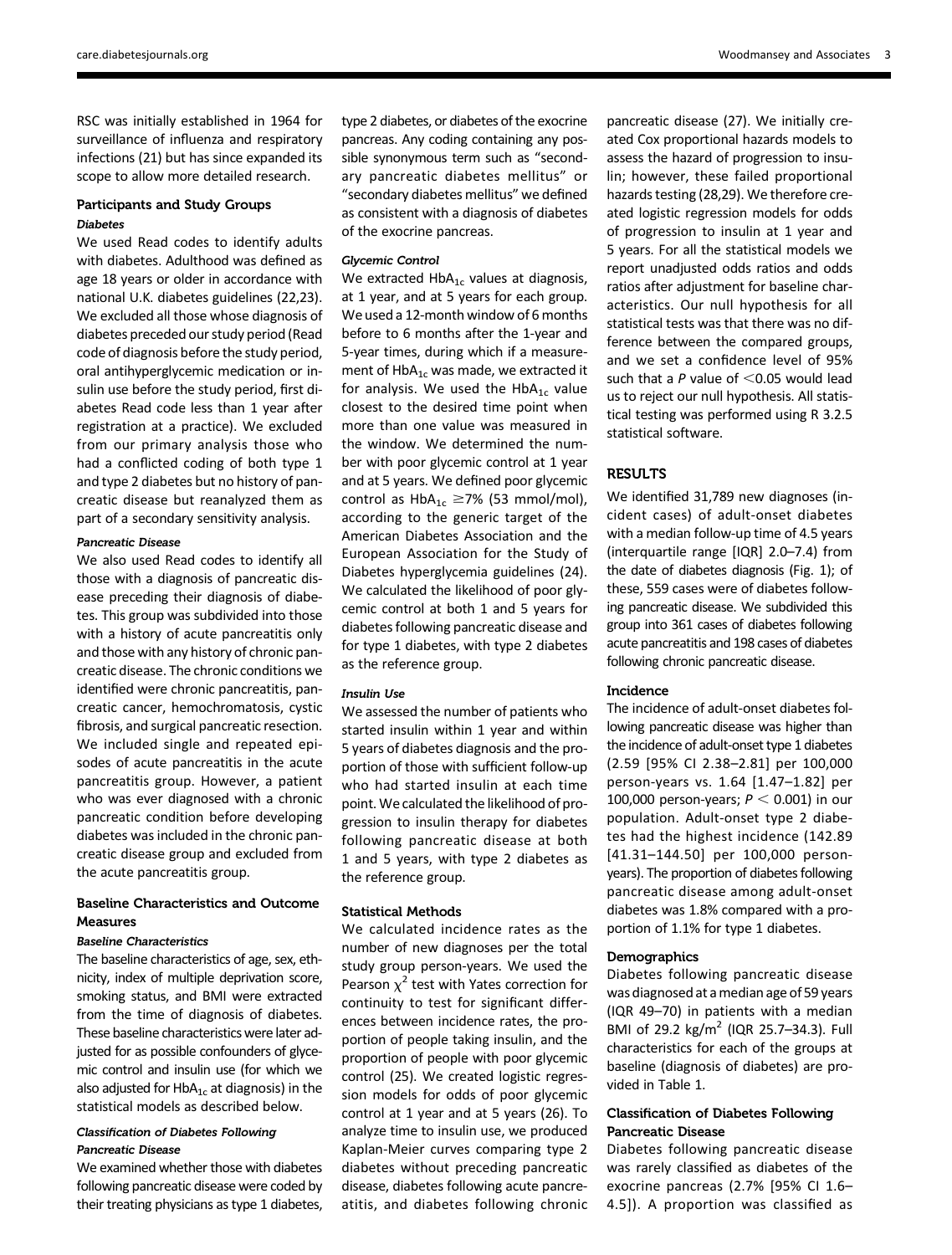

Figure 1-Identification of study groups and exclusions.

type 1 diabetes (7.7% [5.7–10.3]), but diabetes following pancreatic disease was most commonly diagnosed as type 2 diabetes (87.8% [84.8–90.4]) (Table 2).

### Glycemic Control

Mean  $HbA_{1c}$  levels ([Supplementary Table](http://care.diabetesjournals.org/lookup/suppl/doi:10.2337/dc17-0542/-/DC1) [1\)](http://care.diabetesjournals.org/lookup/suppl/doi:10.2337/dc17-0542/-/DC1) were higher in people with diabetes following pancreatic disease than in people with type 2 diabetes.  $HbA_{1c}$  levels were higher at presentation ( $P = 0.002$ ) and remained higher at 1 year ( $P < 0.001$ ) and 5 years ( $P < 0.001$ ) after diagnosis. Mean  $HbA_{1c}$  levels in people with diabetes following pancreatic disease were 8.3% (67 mmol/mol) at diagnosis, 7.1% (54 mmol/mol) at 1 year, and 7.6% (60 mmol/mol) at 5 years. Mean  $HbA_{1c}$  levels in people with type 2 diabetes were 7.9% (63 mmol/mol) at diagnosis, 6.8% (51 mmol/mol) at 1 year, and 7.2% (55 mmol/mol) at 5 years.  $HbA_{1c}$  levels were also higher in type 1 diabetes than in type 2 diabetes, with mean  $HbA_{1c}$  levels of 12.1% (109 mmol/mol) at diagnosis, 7.6% (60 mmol/mol) at 1 year, and 8.6% (70 mmol/mol) at 5 years. Mean  $HbA_{1c}$ levels in diabetes following acute pancreatitis were no different from the mean  $HbA_{1c}$ levels in diabetes following chronic pancreatic disease at presentation ( $P = 0.214$ ), at 1 year ( $P = 0.642$ ), or at 5 years ( $P = 0.779$ ).

People with diabetes following pancreatic disease had a greater likelihood of poor glycemic control ([Supplementary](http://care.diabetesjournals.org/lookup/suppl/doi:10.2337/dc17-0542/-/DC1) [Table 2\)](http://care.diabetesjournals.org/lookup/suppl/doi:10.2337/dc17-0542/-/DC1) than those with type 2 diabetes. Diabetes following pancreatic disease had poor control in 40.3% (95% CI 35.7–45.1) of cases compared with 32.5% (31.9– 33.1) of cases of type 2 diabetes at 1 year after diagnosis ( $P < 0.001$ ). Diabetes following pancreatic disease had an unadjusted odds ratio for poor control at 1 year of 1.4 (1.1–1.7) compared with type 2 diabetes ( $P = 0.001$ ). After adjustment for baseline characteristics. the odds ratio for poor control was 1.3  $(1.1-1.6; P = 0.005)$ . At 5 years after diagnosis, diabetes following pancreatic disease had poor control in 61.9% (54.8– 68.5) of cases compared with 46.3% (45.5–47.2) of cases of type 2 diabetes  $(P < 0.001)$ . Diabetes following pancreatic disease had an unadjusted odds ratio for poor control at 5 years of 1.7 (1.3-2.2) compared with type 2 diabetes ( $P <$ 0.001). After adjustment for baseline characteristics, the odds ratio for poor control was 1.7 (1.3-2.2;  $P < 0.001$ ). People with type 1 diabetes also had worse control than those with type 2 diabetes, with adjusted odds ratios for poor glycemic control of 1.4  $(1.1-1.8)$  at 1 year  $(P = 0.007)$ and 2.5 (1.7–3.7) at 5 years ( $P < 0.001$ ).

# Insulin Use

Diabetes following pancreatic disease was associated with early initiation of insulin therapy [\(Supplementary Table 3](http://care.diabetesjournals.org/lookup/suppl/doi:10.2337/dc17-0542/-/DC1)) compared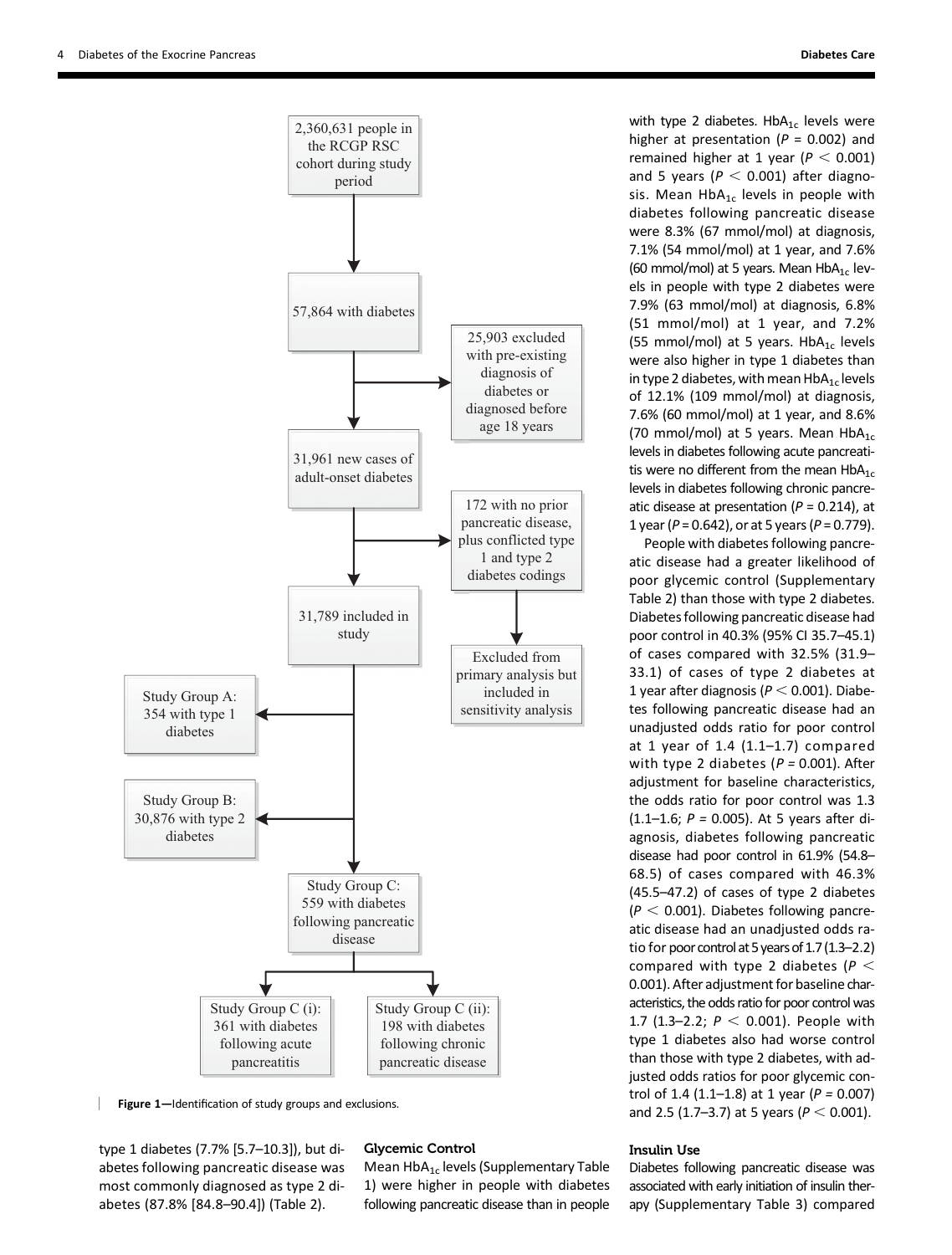|                                |                 |                                           | Diabetes following pancreatic disease |                    |                            |
|--------------------------------|-----------------|-------------------------------------------|---------------------------------------|--------------------|----------------------------|
|                                |                 | Diabetes with no prior pancreatic disease |                                       | Diabetes following | Diabetes following chronic |
|                                | Type 1 diabetes | Type 2 diabetes                           | $\mathsf{All}$                        | acute pancreatitis | pancreatic disease         |
|                                | $n = 354$       | $n = 30,876$                              | $N = 559$                             | $n = 361$          | $n = 198$                  |
| Age (years)                    |                 |                                           |                                       |                    |                            |
| $<$ 20                         | 29(8.2)         | 17(0.1)                                   | 2(0.4)                                | 1(0.3)             | 1(0.5)                     |
| $20 - 29$                      | 96 (27.1)       | 226(0.7)                                  | 17(3.0)                               | 8(2.2)             | 9(4.5)                     |
| $30 - 39$                      | 103 (29.1)      | 1,284(4.2)                                | 38(6.8)                               | 22(6.1)            | 16(8.1)                    |
| $40 - 49$                      | 65 (18.4)       | 4,517 (14.6)                              | 85 (15.2)                             | 52 (14.4)          | 33 (16.7)                  |
| $50 - 59$                      | 36 (10.2)       | 7,546 (24.4)                              | 147 (26.3)                            | 90 (24.9)          | 57 (28.8)                  |
| $60 - 69$                      | 18(5.1)         | 8,727 (28.3)                              | 123 (22.0)                            | 80 (22.2)          | 43 (21.7)                  |
| $70 - 79$                      | 5(1.4)          | 6,141 (19.9)                              | 94 (16.8)                             | 64 (17.7)          | 30(15.2)                   |
| $\geq 80$                      | 2(0.6)          | 2,418(7.8)                                | 53 (9.5)                              | 44 (12.2)          | 9(4.5)                     |
| Sex                            |                 |                                           |                                       |                    |                            |
| Female                         | 129 (36.4)      | 13,490 (43.7)                             | 230 (41.1)                            | 157 (43.5)         | 73 (36.9)                  |
| Male                           | 225 (63.6)      | 17,386 (56.3)                             | 329 (58.9)                            | 204 (56.5)         | 125(63.1)                  |
| Ethnicity                      |                 |                                           |                                       |                    |                            |
| Asian                          | 9(2.5)          | 2,148(7.0)                                | 21(3.8)                               | 16(4.4)            | 5(2.5)                     |
| <b>Black</b>                   | 7(2.0)          | 921(3.0)                                  | 8(1.4)                                | 4(1.1)             | 4(2.0)                     |
| Mixed                          | 1(0.3)          | 229(0.7)                                  | 2(0.4)                                | 2(0.6)             | 0(0.0)                     |
| Other                          | 1(0.3)          | 230(0.7)                                  | 3(0.5)                                | 2(0.6)             | 1(0.5)                     |
| White                          | 244 (68.9)      | 22,248 (72.1)                             | 430 (76.9)                            | 276 (76.5)         | 154 (77.8)                 |
| Unknown                        | 92(26.0)        | 5,100(16.5)                               | 95 (17.0)                             | 61 (16.9)          | 34 (17.2)                  |
| IMD score                      |                 |                                           |                                       |                    |                            |
| First quintile                 | 82 (23.2)       | 7,298 (23.6)                              | 126 (22.5)                            | 88 (24.4)          | 38 (19.2)                  |
| Second quintile                | 86 (24.3)       | 6,778 (22.0)                              | 109 (19.5)                            | 70 (19.4)          | 39 (19.7)                  |
| Third quintile                 | 62 (17.5)       | 5,382 (17.4)                              | 87 (15.6)                             | 52 (14.4)          | 35 (17.7)                  |
| Fourth quintile                | 51 (14.4)       | 5,636 (18.3)                              | 109 (19.5)                            | 71 (19.7)          | 38 (19.2)                  |
| Fifth quintile                 | 69 (19.5)       | 5,595(18.1)                               | 125 (22.4)                            | 78 (21.6)          | 47 (23.7)                  |
| Unknown                        | 4(1.1)          | 187(0.6)                                  | 3(0.5)                                | 2(0.6)             | 1(0.5)                     |
| Alcohol consumption*           |                 |                                           |                                       |                    |                            |
| None                           | 61 (17.2)       | 8,634 (28.0)                              | 145 (25.9)                            | 105 (29.1)         | 40 (20.2)                  |
| Safe                           | 105 (29.7)      | 6,755(21.9)                               | 107(19.1)                             | 71 (19.7)          | 36 (18.2)                  |
| Hazardous                      | 112 (31.6)      | 12,510 (40.5)                             | 177 (31.7)                            | 121 (33.5)         | 56 (28.3)                  |
| Alcoholic                      | 21(5.9)         | 1,425(4.6)                                | 103 (18.4)                            | 49 (13.6)          | 54 (27.3)                  |
| Unknown                        | 55 (15.5)       | 1,552(5.0)                                | 27(4.8)                               | 15(4.2)            | 12(6.1)                    |
| Smoking status                 |                 |                                           |                                       |                    |                            |
| Never smoked                   | 122 (34.5)      | 7,280 (23.6)                              | 100 (17.9)                            | 60 (16.6)          | 40 (20.2)                  |
| Former smoker                  | 138 (39.0)      | 19,310 (62.5)                             | 318 (56.9)                            | 217 (60.1)         | 101 (51.0)                 |
| Current smoker                 | 94 (26.6)       | 4,224 (13.7)                              | 140 (25.0)                            | 84 (23.3)          | 56 (28.3)                  |
| Unknown                        | 0(0.0)          | 62(0.2)                                   | 1(0.2)                                | 0(0.0)             | 1(0.5)                     |
| BMI ( $\text{kg/m}^2$ )        |                 |                                           |                                       |                    |                            |
| $<$ 18.5                       | 11(3.1)         | 59 (0.2)                                  | 9(1.6)                                | 0(0.0)             | 9(4.5)                     |
| $\geq$ 18.5–24.9               | 107 (30.2)      | 2,242(7.3)                                | 84 (15.0)                             | 40 (11.1)          | 44 (22.2)                  |
| $\geq$ 25-29.9                 | 47 (13.3)       | 7,451 (24.1)                              | 130 (23.3)                            | 89 (24.7)          | 41 (20.7)                  |
| $\geq$ 30.0                    | 35(9.9)         | 14,886 (48.2)                             | 196 (35.1)                            | 151 (41.8)         | 45 (22.7)                  |
| Unknown                        | 154 (43.5)      | 6,238 (20.2)                              | 140 (25.0)                            | 81 (22.4)          | 59 (29.8)                  |
| $HbA_{1c}$ (%) [mmol/mol]      |                 |                                           |                                       |                    |                            |
| $<$ 7.0 [ $<$ 53]              | 3(0.8)          | 10,500 (34.0)                             | 170 (30.4)                            | 114 (31.6)         | 56 (28.3)                  |
| ≥7.0–7.9 [≥53–63]              | 8(2.3)          | 5,740 (18.6)                              | 94 (16.8)                             | 64 (17.7)          | 30 (15.2)                  |
| $\geq$ 8.0-8.9 [ $\geq$ 64-74] | 4(1.1)          | 2,030(6.6)                                | 32(5.7)                               | 26(7.2)            | 6(3.0)                     |
| ≥9.0–9.9 [≥75–85]              | 15(4.2)         | 1,344(4.4)                                | 31(5.5)                               | 17(4.7)            | 14(7.1)                    |
| ≥10.0–10.9 [≥86–96]            | 20(5.6)         | 1,186(3.8)                                | 23(4.1)                               | 17(4.7)            | 6(3.0)                     |
| ≥11.0-11.9 [≥97-107]           | 33(9.3)         | 1,018(3.3)                                | 24(4.3)                               | 12(3.3)            | 12(6.1)                    |
| $≥12.0$ [≥108]                 | 85 (24.0)       | 1,381(4.5)                                | 43 (7.7)                              | 23(6.4)            | 20 (10.1)                  |
| Unknown                        | 186 (52.5)      | 7,677 (24.9)                              | 142 (25.4)                            | 88 (24.4)          | 54 (27.3)                  |

## Table 1—Baseline characteristics at the time of diagnosis of diabetes

Data are presented as  $n$  (%). Groups are split into type 1 diabetes with no prior history of pancreatic disease, type 2 diabetes with no prior history of pancreatic disease, and diabetes that developed following pancreatic disease. Diabetes following pancreatic disease is subdivided into diabetes following acute pancreatitis and diabetes following any chronic pancreatic disease. IMD, index of multiple deprivation. \*Alcohol consumption was divided into four categories based on Read code data: "none" (current nondrinker), "safe" (<14 units per week or only occasional consumption), "hazardous" (>14 units per week or excess consumption), or "alcoholic" (alcohol-related disease complications or alcoholism treatment).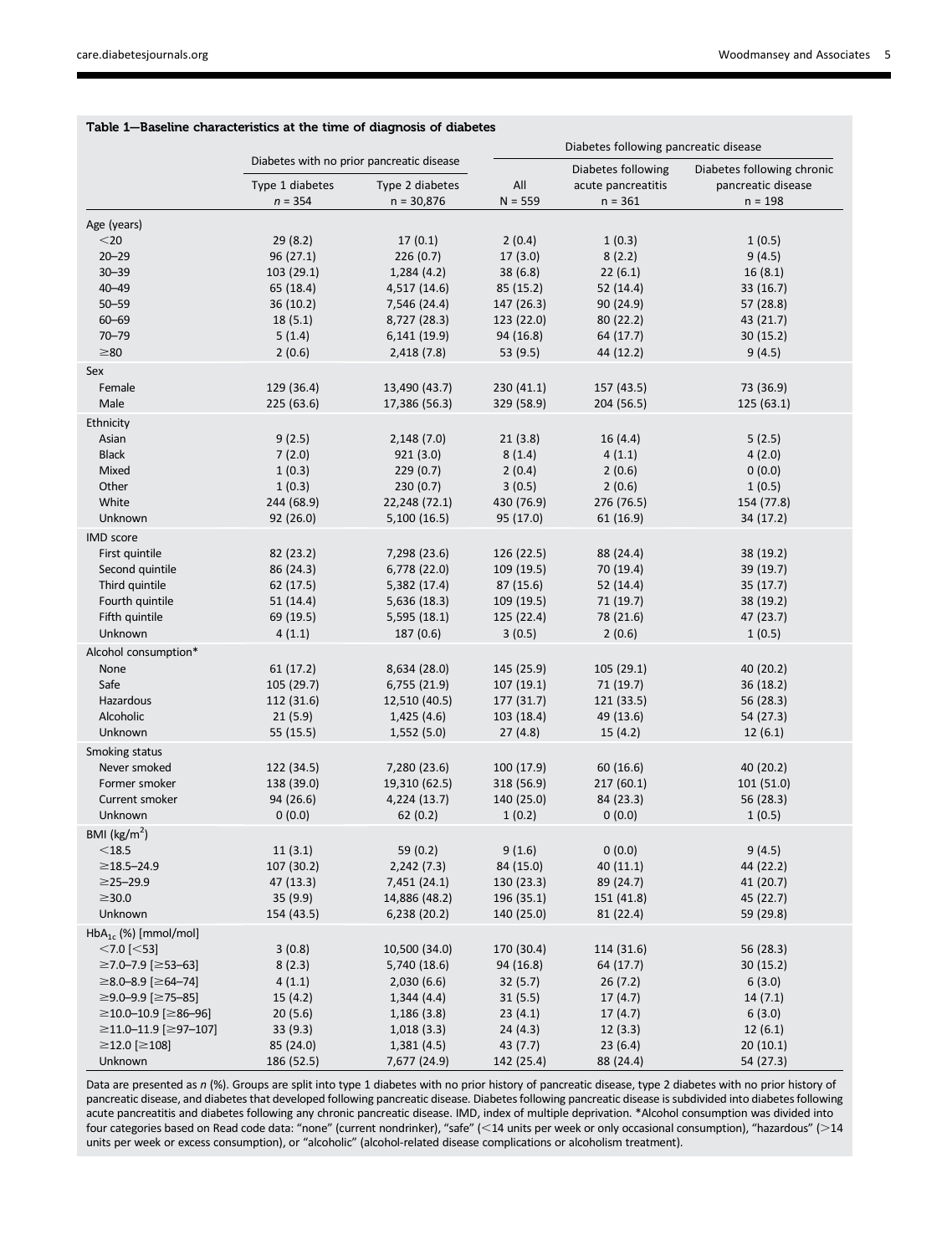|                                                                   |                      | Diabetes following pancreatic disease    |                                                  |  |
|-------------------------------------------------------------------|----------------------|------------------------------------------|--------------------------------------------------|--|
| Classification of diabetes                                        | All                  | Diabetes following<br>acute pancreatitis | Diabetes following chronic<br>pancreatic disease |  |
| Coding consistent with type 1 diabetes                            | 43(7.7)              | 14(3.9)                                  | 29(14.6)                                         |  |
| Coding consistent with type 2 diabetes                            | 491 (87.8)           | 336 (93.1)                               | 155 (78.3)                                       |  |
| Conflicted type 1 and type 2 diabetes codes                       | 10(1.8)              | 2(0.6)                                   | 8(4.0)                                           |  |
| Coding consistent with diabetes of the exocrine pancreas<br>Total | 15(2.7)<br>559 (100) | 9(2.5)<br>361 (100)                      | 6(3.0)<br>198 (100)                              |  |
| $D - L = -12$ and $L = -12$ and $L = -10/1$                       |                      |                                          |                                                  |  |

Table 2—Classification of diabetes by clinicians, for diabetes that developed following pancreatic disease

Data are presented as  $n$  (%).

with type 2 diabetes. At 1 year after diagnosis, 1.4% (95% CI 1.3–1.6) of those with type 2 diabetes required insulin, rising to 4.1% (3.8–4.4) at 5 years. In comparison, insulin use in diabetes following pancreatic disease was 16.3% (13.1–20.0) at 1 year ( $P < 0.001$ ), rising to 29.6% (23.6–36.4) at 5 years ( $P < 0.001$ ). Diabetes following pancreatic disease had an unadjusted odds ratio for insulin use at 1 year of 13.5 (10.3–17.5) compared with type 2 diabetes ( $P < 0.001$ ). After adjustment for baseline characteristics, the odds ratio for insulin use was 9.6  $(7.0-13.2; P < 0.001)$ . Diabetes following pancreatic disease had an unadjusted odds ratio for insulin use at 5 years of 9.9 (7.2–13.4) compared with type 2 diabetes ( $P < 0.001$ ). After adjustment for baseline characteristics, the odds ratio for insulin use was 7.4 (5.2-10.4;  $P <$ 0.001).

Diabetes following chronic pancreatic disease had a higher rate of insulin use than diabetes following acute pancreatitis (Fig. 2); however, patients in both of these subgroups had a greater requirement for insulin than those with type 2 diabetes [\(Supplementary Table 3\)](http://care.diabetesjournals.org/lookup/suppl/doi:10.2337/dc17-0542/-/DC1). At 1 year after diagnosis, 9.7% (95% CI 6.8– 13.7) of those with diabetes following acute pancreatitis were using insulin, rising to 20.9% (14.6–28.9) at 5 years. At 1 year after diagnosis, 28.9% (22.2– 36.7) of those with diabetes following chronic pancreatic disease were using insulin, rising to 45.8% (34.2–57.9) at 5 years (all  $P < 0.001$  compared with type 2 diabetes).

### Supplementary Analyses

A summary of the patient characteristics and outcomes further subdivided by individual pancreatic diseases is provided in [Supplementary Table 4](http://care.diabetesjournals.org/lookup/suppl/doi:10.2337/dc17-0542/-/DC1). We also performed a sensitivity analysis that demonstrated that inclusion of patients with

conflicted type 1 and type 2 diabetes diagnoses did not affect our findings (data not shown).

### **CONCLUSIONS**

Diabetes following pancreatic disease is frequently labeled type 2 diabetes but follows a different clinical course, with worse glycemic control and a markedly greater requirement for insulin. This is the largest study to include all forms of diabetes of the exocrine pancreas to date, and to our knowledge, the only study to systematically identify pancreatic disease in a cohort of people with newly diagnosed diabetes.

We show that diabetes following pancreatic disease has a higher incidence in adults than type 1 diabetes. We were unable to find any other primary evidence comparing the incidence, prevalence, or demographics of diabetes of the exocrine pancreas with type 1 or type 2 diabetes in the general population. This finding, however, is in keeping with a large epidemiological study of the prevalence of diabetes of the exocrine pancreas in New Zealand, in which the researchers hypothesized that



Figure 2—Kaplan-Meier curves of freedom from insulin use over time for type 2 diabetes, diabetes following acute pancreatitis, and diabetes following chronic pancreatic disease. The shaded areas represent the 95% CIs. Log-rank P for difference:  $P < 0.001$ . The table is the number of patients at risk over time.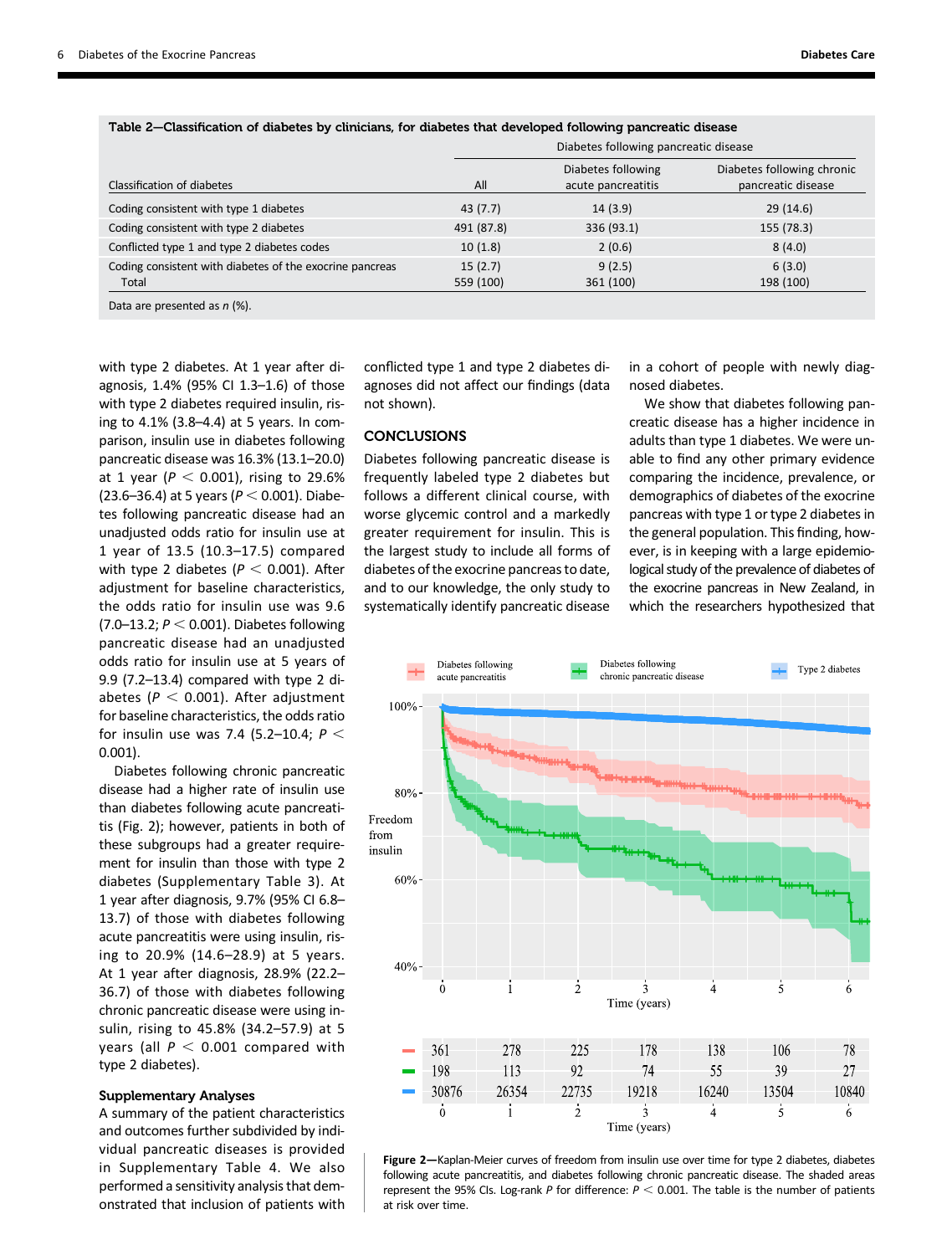at a rate of 1.13 per 1,000 general population, the prevalence of diabetes of the exocrine pancreas may be not dissimilar to type 1 diabetes (18).

Important limitations when interpreting our findings are the retrospective collection of data and the use of Read codes to identify pancreatic disease and to classify diabetes. This method can result in misclassification and selection bias (30). The RCGP RSC has been shown to be a source of high-quality data and is representative of the population of England (19). However generalizability of our data to other countries may be limited, especially in those with a different burden of pancreatic disease. This is of particular significance when considering ethnic groups of low prevalence in the U.K. For example, Pendharkar et al. (31) found people of Maori and Pacific ethnicity had an incidence of diabetes following pancreatitis that was three times that of people with New Zealand European ethnicity. It is likely that our findings regarding the glycemic control and insulin requirements of those with diabetes following pancreatic disease relate to the pathophysiology of diabetes of the exocrine pancreas and so can be generalized. A limitation of these findings is the varied availability of  $HbA_{1c}$ data for patients. Data were missing for 13.6% of cases of diabetes following pancreatic disease at 1 year and for 13.7% of cases at 5 years [\(Supplementary Table 1](http://care.diabetesjournals.org/lookup/suppl/doi:10.2337/dc17-0542/-/DC1)). The absence of  $HbA_{1c}$  data were adjusted for as a potential confounder in the logistic regression models.

Our study indicates that many people with diabetes of the exocrine pancreas are currently misdiagnosed. We found that only 2.7% of people with diabetes following pancreatic disease are diagnosed with diabetes of the exocrine pancreas. Most patients were labeled type 2 diabetes, despite a sevenfold increased insulin requirement within 5 years, by which time 45.8% of patients with diabetes following chronic pancreatic disease are using insulin. Ewald et al. (1) used diagnostic criteria, including the presence of both exocrine pancreatic dysfunction and pathological pancreatic imaging, to retrospectively identify diabetes of the exocrine pancreas in their hospital's inpatients and found 49% were initially misclassified. Whether all diabetes that develops following pancreatic disease should be managed according to recommendations for diabetes of the exocrine pancreas (32) or

whether some patients would be appropriate for standard type 1 or type 2 diabetes management pathways is an area that requires further study. In our population, people with type 2 diabetes and people with diabetes following pancreatic disease were both most frequently diagnosed with diabetes between the ages of 50 and 69 years and at a BMI ( $\geq$ 30.0  $\text{kg/m}^2$ ) compatible with obesity. This may partially explain why diabetes of the exocrine pancreas is often mistaken for type 2 diabetes. However, a higher percentage of people with diabetes following pancreatic disease were diagnosed when younger than 50 years old and at a BMI compatible with being underweight ( $\leq$ 18.5 kg/m<sup>2</sup>) or at a healthy weight  $(\geq 18.5-24.9 \text{ kg/m}^2)$ , and it is not possible to tell from our retrospective study whether diagnosis was more common at higher age and BMI because this was the context in which diabetes first developed, or because of another factor such as more frequent screening for diabetes in that demographic.

Acute pancreatitis was the most common pancreatic disease preceding diabetes in our population. This may be the result of a higher background prevalence of acute pancreatitis than the other pancreatic diseases. Considering the variety of pathological processes that cause pancreatic injury, diabetes of the exocrine pancreas is likely to be heterogeneous in nature. Patients may lie along a spectrum ranging from those with an underlying predisposition toward type 2 diabetes, in whom an additional pancreatic insult becomes diabetogenic, to those in whom a total pancreatectomy removes all endogenous insulin production. There is some evidence that the greater the severity of pancreatic damage the greater the failure of insulin production (33,34). In our study, diabetes following acute pancreatitis displayed  $HbA_{1c}$  levels equivalent to those of diabetes following chronic pancreatic disease but was associated with a lower rate of insulin use. A possible explanation for this could be that although acute pancreatitis alters insulin production (33), diabetes following acute pancreatitis involves comparatively less failure of insulin production and more insulin resistance than diabetes following chronic pancreatic disease. One study of acute pancreatitis found HOMA-insulin resistance levels (a calculation of insulin resistance) had a stronger association

with the presence of prediabetes or diabetes than did the HOMA-% $\beta$  reduction (a calculation of  $\beta$ -cell function) (35). We note that the pathways that result in type 1 diabetes, type 2 diabetes, and diabetes of the exocrine pancreas need not be mutually exclusive. When adipocytokines implicated in the development of type 2 diabetes were studied as a possible mechanism for chronic hyperglycemia after acute pancreatitis, a suggested role was found for interleukin-6 (36). Clinical differences should not be disregarded, however, because we found diabetes following acute pancreatitis had significantly worse glycemic control (at 1 year and 5 years) and higher rates of insulin prescription than type 2 diabetes.

The combination of increased likelihood of poor glycemic control and accelerated requirement for insulin suggests that patients with diabetes following pancreatic disease may benefit from more frequent review than is normally necessitated in type 2 diabetes. Given the complexity of both classifying and managing diabetes following pancreatic disease, these patients may benefit from management in a specialist setting or with multidisciplinary dietitian and gastroenterology input. However, it is not possible from our observational study to draw inferences about whether the increased likelihood of poor glycemic control could be prevented with more frequent recognition of diabetes of the exocrine pancreas or whether comparatively poor glycemic control is unavoidable as a result of the underlying pathophysiology. Interventional studies may help to elucidate the risk-benefit profile of various antihyperglycemic agents and whether more frequent review reduces complications or hospitalizations.

In summary, diabetes that develops following pancreatic disease is significantly associated with poor glycemic control and early insulin therapy but is rarely identified as diabetes of the exocrine pancreas. Clinicians should elicit whether a patient has any history of pancreatic disease when they first present with diabetes and consider the diagnosis of diabetes of the exocrine pancreas. Diabetes of the exocrine pancreas must be appropriately recognized to tailor management, including choice of antihyperglycemic therapy, and consideration of malabsorption requiring pancreatic enzyme and vitamin D prescription. Greater awareness